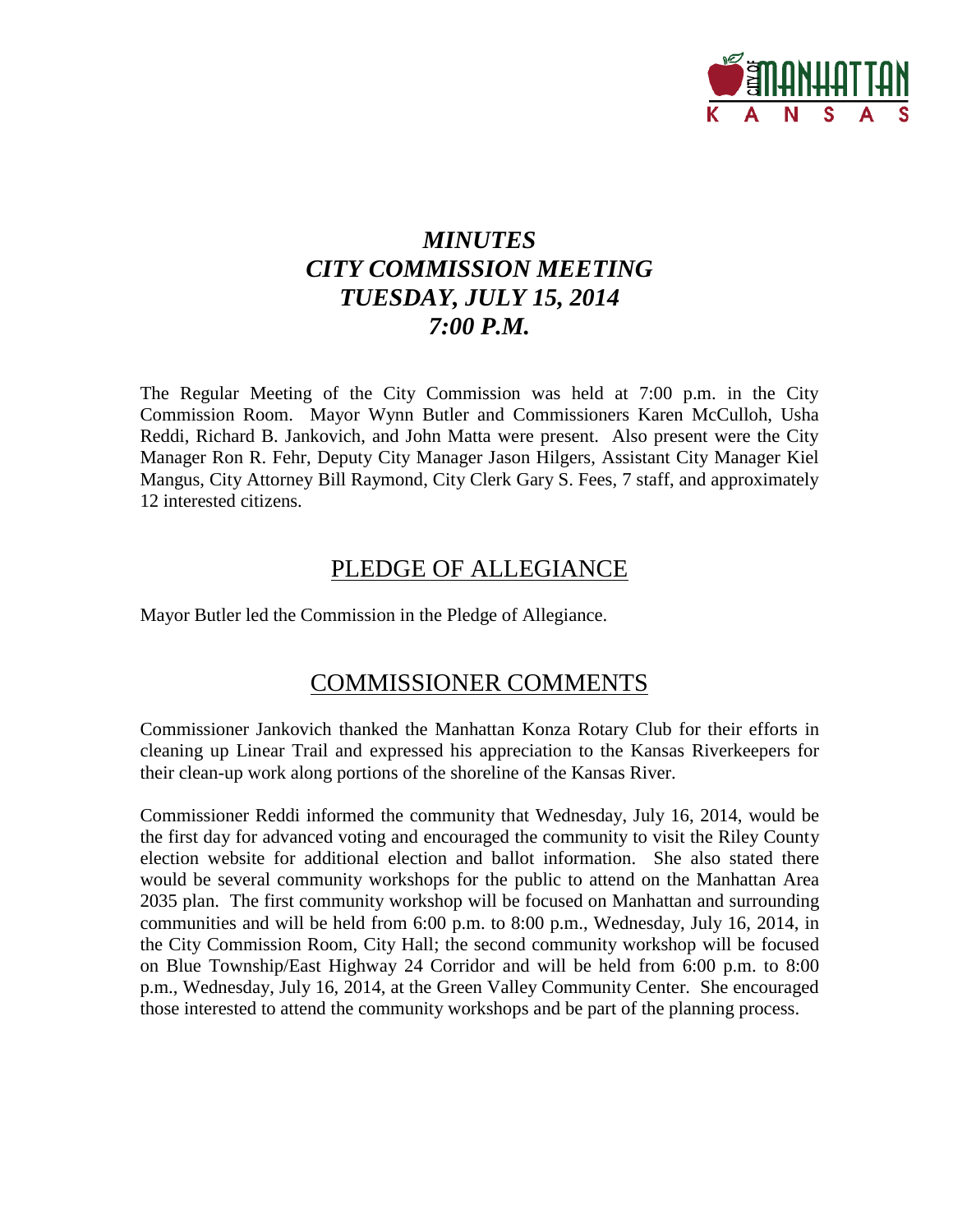**Minutes** City Commission Meeting July 15, 2014 Page 2

## CONSENT AGENDA

(\* denotes those items discussed)

#### **MINUTES**

The Commission approved the minutes of the Regular City Commission Meeting held Tuesday, July 1, 2014.

#### **CLAIMS REGISTER NO. 2766**

The Commission approved Claims Register No. 2766 authorizing and approving the payment of claims from June 25, 2014, to July 8, 2014, in the amount of \$4,360,357.20.

#### **ORDINANCE NO. 7078 – LEVY SPECIAL ASSESSMENTS (GOB 2014-C)**

The Commission approved Ordinance No. 7078 levying special assessments against the benefiting properties in the following 15 public improvement districts which have been completed: *Bellerive Addition – Sanitary Sewer (SS1119); Lee Mill Heights Addition, Unit Seven – Sanitary Sewer (SS1117), Street (ST1110), and Water (WA1112); Lee Mill Heights Addition, Unit Eight – Sanitary Sewer (SS11306), Street (ST1307), and Water (WA1306); Miller Ranch Addition, Unit Five – Sanitary Sewer (SS1209), Street (ST1211), and Water (WA1214); Prairie Lakes Addition, Unit Six – Sanitary Sewer (SS1207), Street (ST1209), and Water (WA1208); and Scenic Meadows, Unit Three, Phase Two – Sanitary Sewer (SS1004) and Water (WA1004).*

#### **AMENDMENT NO. 1 – TASK ORDER NO. 4 – AIRPORT TERMINAL EXPANSION (AIP 42)**

The Commission authorized the Mayor and City Clerk to execute Amendment No. 1 to Task Order No. 4 with Mead & Hunt, Inc., of Madison, Wisconsin, in the amount of \$57,229.00 for additional costs associated with the design of the Airport Terminal expansion.

#### **TASK ORDER NO. 14 – MILITARY RAMP ACCESS ROAD**

The Commission authorized the Mayor and City Clerk to execute Task Order No. 14 with Mead & Hunt, Inc., of Madison, Wisconsin, in the lump sum amount of \$77,848.00 for design and bidding services for a new commercial development and military area entry road at the Manhattan Regional Airport.

#### **RESOLUTION NO. 071514-A – ISSUE TEMPORARY NOTES – MILITARY ENTRANCE IMPROVEMENTS**

The Commission approved Resolution No. 071514-A authorizing the issuance of temporary notes and/or general obligation bonds to pay for the Military Entrance Improvements.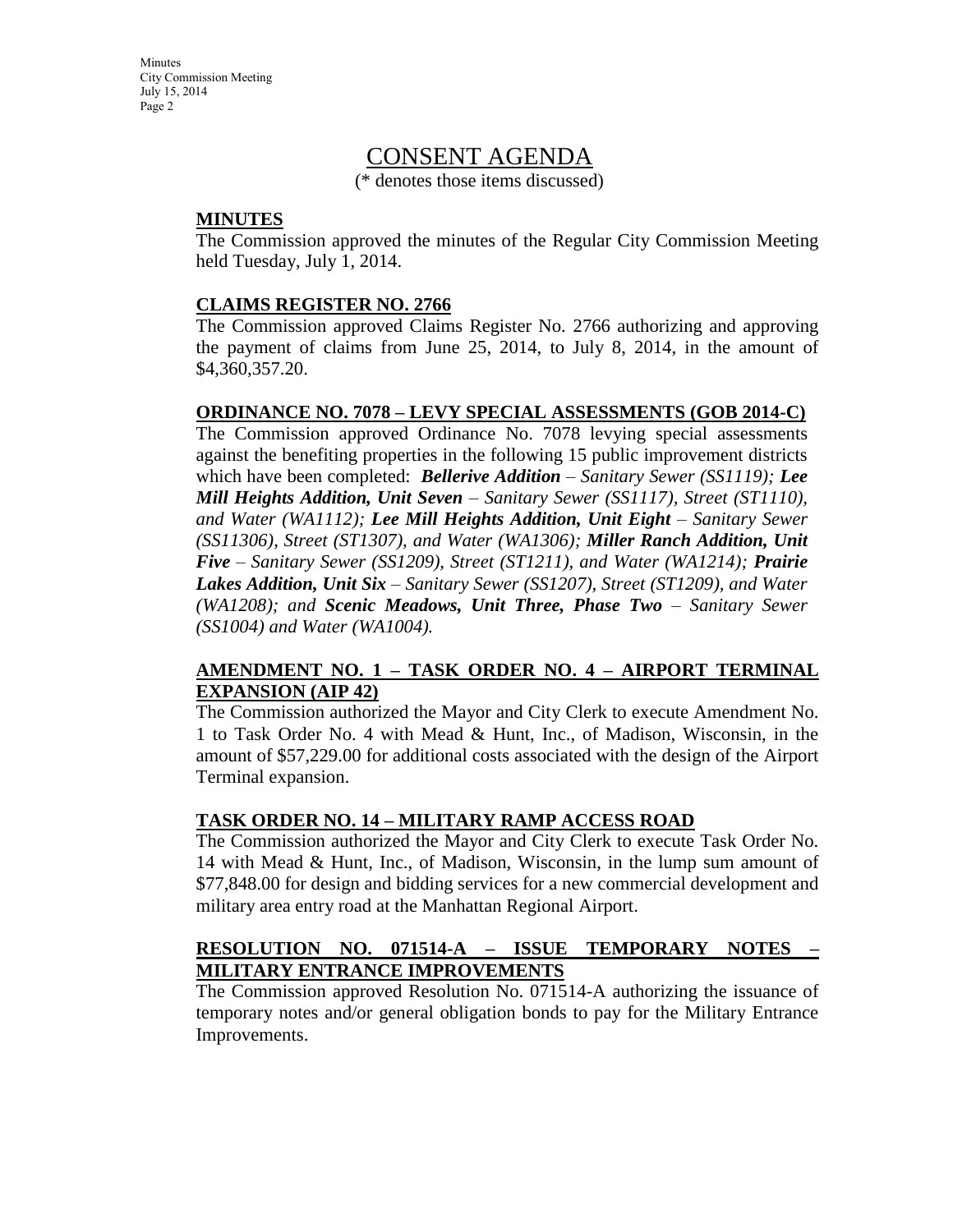# CONSENT AGENDA *(CONTINUED)*

#### **PURCHASE – UNIT #84 ANIMAL SHELTER CARGO VAN (CIP #AS003E)**

The Commission rejected the approval of the purchase of a 2014 ¾-ton cargo van in the amount of \$19,635.00 from Briggs Motor Company, of Manhattan, Kansas, and approved the purchase of a 2015 ¾-ton cargo van from Ed Bozarth Chevrolet, of Topeka, Kansas, in the amount of \$24,245.00, to replace Unit #84 (CIP #AS003E) for the Animal Shelter Division, to be paid from the Animal Shelter General Fund budget.

#### **BOARD APPOINTMENTS**

The Commission approved appointments by Mayor Butler to various boards and committees of the City.

#### *Code Appeals Board*

Appointment of Daniel Barr, 15998 Pawnee Road, Olsburg, to a three-year Master Electrician term. Mr. Barr's term begins immediately, and will expire May 31, 2017.

Appointment of David Stevenson, 324 North Main, Riley, to a three-year Journeyman Mechanic term. Mr. Stevenson's term begins immediately, and will expire May 31, 2017.

#### *Corporate Technology Park Architectural Review Committee*

Re-appointment of Lyle Butler, 3700 Stone Pine Circle, to a three-year Chamber of Commerce term. Mr. Butler's term will begin August 16, 2014, and will expire August 15, 2017.

#### *Partner City Advisory Board*

Re-appointment of Ed Klimek, 2928 Gary Avenue, to a three-year term. Mr. Klimek's term will begin September 1, 2014, and will expire August 31, 2017.

#### *Special Alcohol Funds Advisory Board*

Appointment of Austin Nichols, 825 Fremont Street, to a three-year term. Mr. Nichol's term begins immediately, and will expire June 30, 2017.

Commissioner Jankovich moved to approve the consent agenda, as reflected. Commissioner McCulloh seconded the motion. On a roll call vote, motion carried 5-0.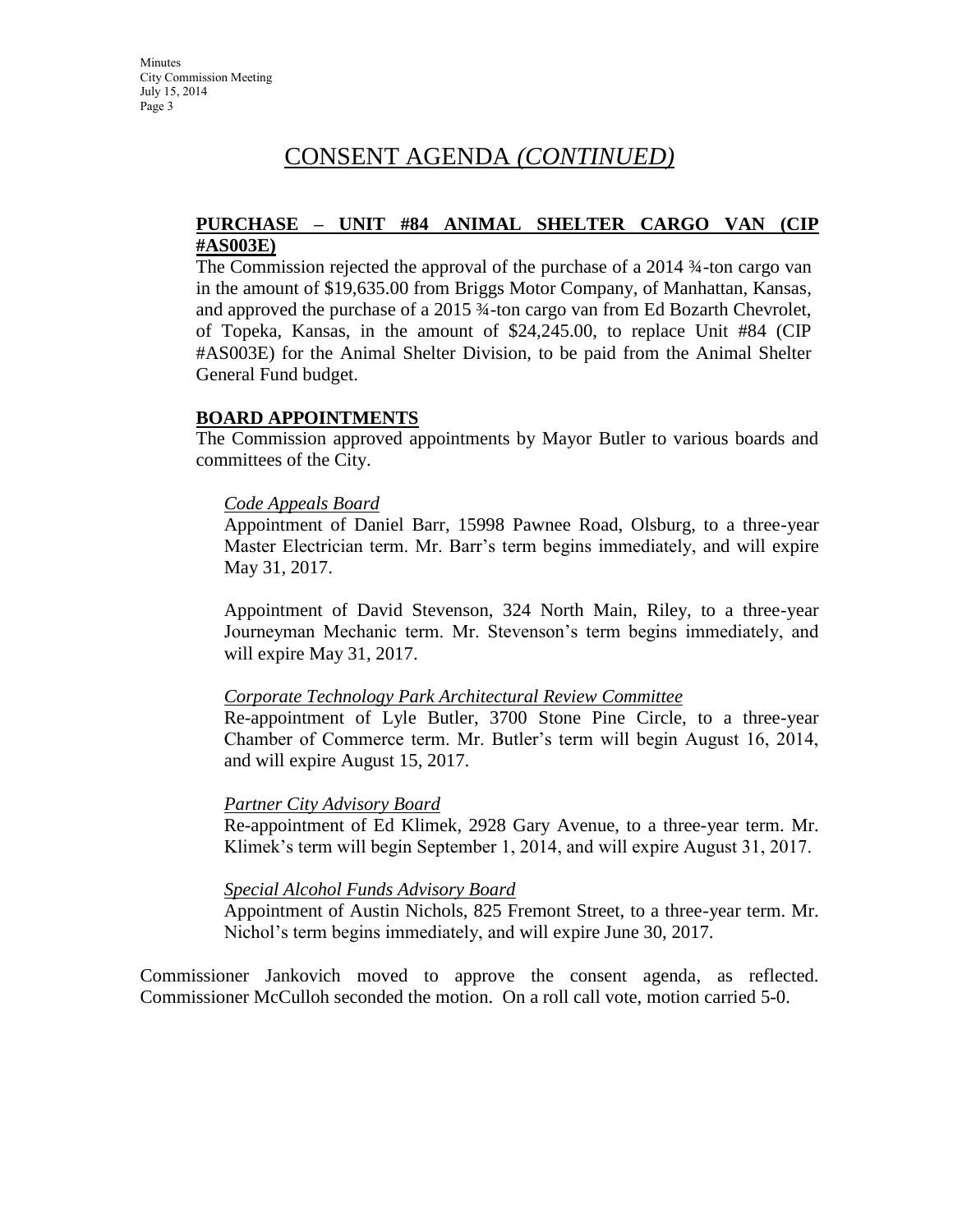**Minutes** City Commission Meeting July 15, 2014 Page 4

# GENERAL AGENDA

#### **DEVELOPMENT AGREEMENT; ENGINEERING SERVICES AGREEMENT; RESOLUTION NO. 071514-B - PETITION - 1200 BLOCK ALLEY IMPROVEMENTS BETWEEN BLUEMONT AVENUE AND VATTIER STREET AND SIDEWALK IMPROVEMENTS ALONG BLUEMONT AVENUE AND NORTH MANHATTAN AVENUE IN CONJUNCTION WITH THE BLUEMONT/NORTH MANHATTAN HOTEL (ST1324)**

Mayor Butler announced that this item was removed from the agenda.

#### **GRANT AGREEMENT - MANHATTAN REGIONAL AIRPORT TERMINAL CONSTRUCTION, PHASE II**

Peter VanKuren, Airport Director, presented an overview of the item. He highlighted the total project costs for Phase 1 and Phase 2; identified funding sources; discussed the annual debt service; provided a cost summary of the local share; and presented funding options for the Commission. He then responded to questions from the Commission regarding the Airport expansion project, the ability to accommodate larger aircraft, and the desire to add additional flights.

After discussion and comments from the Commission, Peter Van Kuren, Airport Director, responded to questions about the Passenger Facility Charge (PFC), expanded parking, timeline for Phase 1 project completion, transition considerations for Phase 2, and the relocation plans for the current ticket facility.

Ron Fehr, City Manager, provided additional information on the project financing and considerations in converting the temporary notes into bonds.

Dick Hayter, Chair, Manhattan Airport Advisory Board, informed the Commission that the Airport Advisory Board were in unanimous support of the recommendations presented and complimented Peter VanKuren, Airport Director, in bringing this all together. He expressed his support of the project and thanked the Commission.

After additional discussion and comments from the Commission, Commissioner Jankovich moved to authorize the Mayor to accept the federal Grant Offer No. 3-20-0052- 046 from the Federal Aviation Administration in the amount of \$5,361,484.00 for construction of Phase Two of the terminal expansion at the Manhattan Regional Airport. Commissioner Reddi seconded the motion. On a roll call vote, motion carried 5-0.

#### **DISCUSSION - DISTRIBUTED ANTENNA SYSTEMS**

Jason Hilgers, Deputy City Manager, introduced the item, highlighted proposed locations being requested to install Distributed Antenna Systems (DAS), and provided background information on the request from IdeaTek.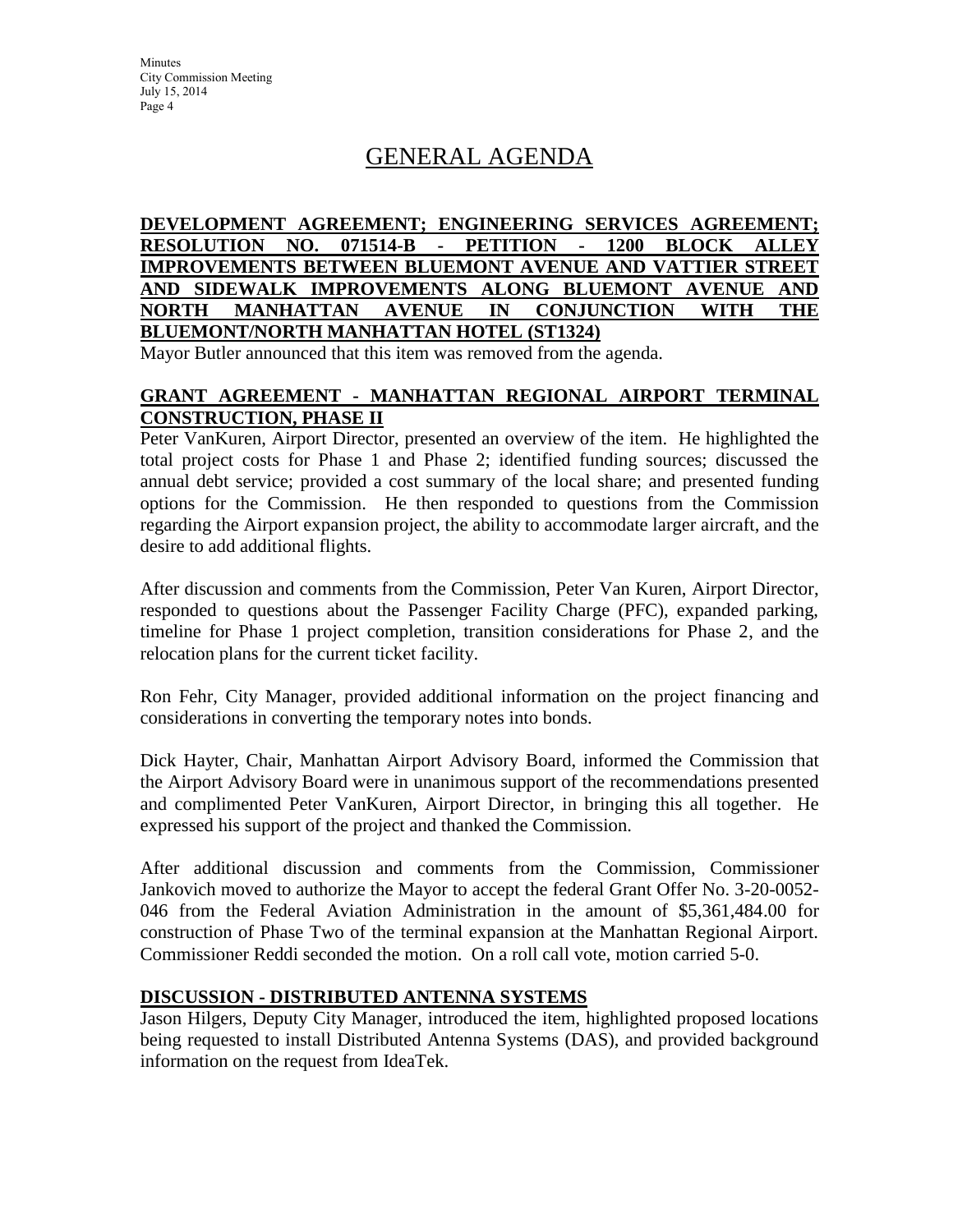# GENERAL AGENDA (*CONTINUED*)

### **DISCUSSION - DISTRIBUTED ANTENNA SYSTEMS** *(CONTINUED)*

Jill Droge, Director of Sales and Marketing, IdeaTek, presented information to the Commission on what is small-cell technology, the advantages with small-cell technology, the need for small cells, the difference between micro cell versus macro cell, and the community benefits. She then responded to questions from the Commission regarding the various carriers, roaming agreements, and identified proposed areas in the community to install Distributed Antenna Systems.

After discussion and comments from the Commission, Jill Droge, Director of Sales and Marketing, IdeaTek, informed the Commission that their company would work with the City Engineer to ensure proper placement of the DAS and would do their best to ensure that aesthetics are considered in working with metal or wood poles and using various colors. She stated that they are currently working with the City of Wichita and are receiving positive feedback from the public.

Jason Hilgers, Deputy City Manager, provided additional information on the item and responded to questions from the Commission. He discussed future revenue considerations to the City in the form of either gross revenues or a per pole fee.

Jill Droge, Director of Sales and Marketing, IdeaTek, responded to additional questions from the Commission regarding the use of existing light poles, roaming charges, and aerial and underground options. She reiterated that they will work with the City Engineer to do what is most feasible for the both parties.

Gary Olds, 3308 Frontier Circle, provided background information on wireless service to the Manhattan community and stated that this is a huge issue and a 6huge opportunity. He encouraged the Commission to carefully consider the challenge with coverage, aesthetics, regulations, and the significant amount of time that this project will take.

Jill Droge, Director of Sales and Marketing, IdeaTek, provided additional information on the new technology and coverage area proposed in Manhattan. She responded to further questions from the Commission and stated that their company received approval from the City of Wichita last month and are just starting an 18 month to two year project. She informed the Commission that she would be glad to work with the City and community. She then expressed her appreciation for the time allowed to present their proposal.

After additional comments from the Commission, Mayor Butler stated that the consensus is that this is something that should be pursued further and looked forward to receiving additional information.

As this was a discussion item, no formal action was taken on the item.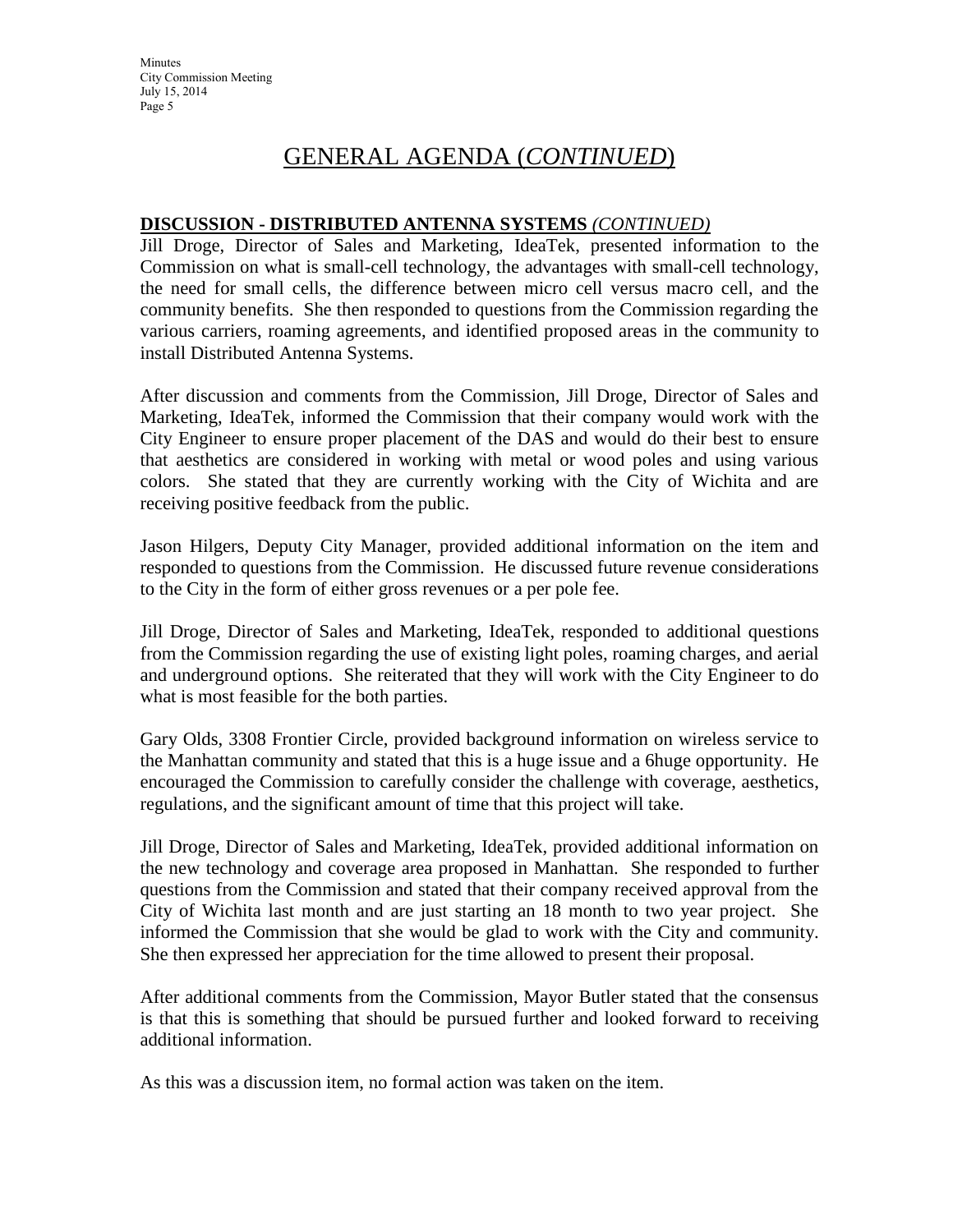**Minutes** City Commission Meeting July 15, 2014 Page 6

## GENERAL AGENDA (*CONTINUED*)

#### **UPDATE - 2014 CITY COMMISSION GOALS AND PRIORITIES**

Ron Fehr, City Manager, provided a mid-year update on the goals and priorities established by the City Commission for 2014. He highlighted the activities associated with each goal and subsets under the key headings including: 1) local and regional planning, cooperation, and coordination; 2) expand and promote economic development initiatives; 3) parks and recreation planning and facility improvements; 4) protect public safety and infrastructure; 5) downtown redevelopment; 6) mitigate flooding in our community; and 7) budget, debt management, and efficiencies. He also responded to questions from the Commission, provided clarification on the item, and introduced the new Assistant City Manager Kiel Mangus.

Rob Ott, Director of Public Works, provided additional information regarding the collection of data required to ensure adequate infrastructure for potential future infill development.

Jason Hilgers, Deputy City Manager, responded to questions from the Commission regarding the status of the scope and fee to explore parking garages in Downtown and Aggieville.

Karen Davis, Director of Community Development, provided additional information regarding the Floodplain Management Plan and floodplain educational efforts.

As this was a discussion item, no formal action was taken on the item.

## EXECUTIVE SESSION

At 8:47 p.m., Commissioner Jankovich moved to take a brief break and then recess into Executive Session until 9:15 p.m. for the purpose of discussing matters related to Local 2275, International Association of Fire Fighters, the Union representing certain members of the Manhattan Fire Department. Commissioner Reddi seconded the motion. On a roll call vote, motion carried 5-0.

At 9:15 p.m., the Commission reconvened with Mayor Butler and Commissioners McCulloh, Reddi, Jankovich and Matta in attendance.